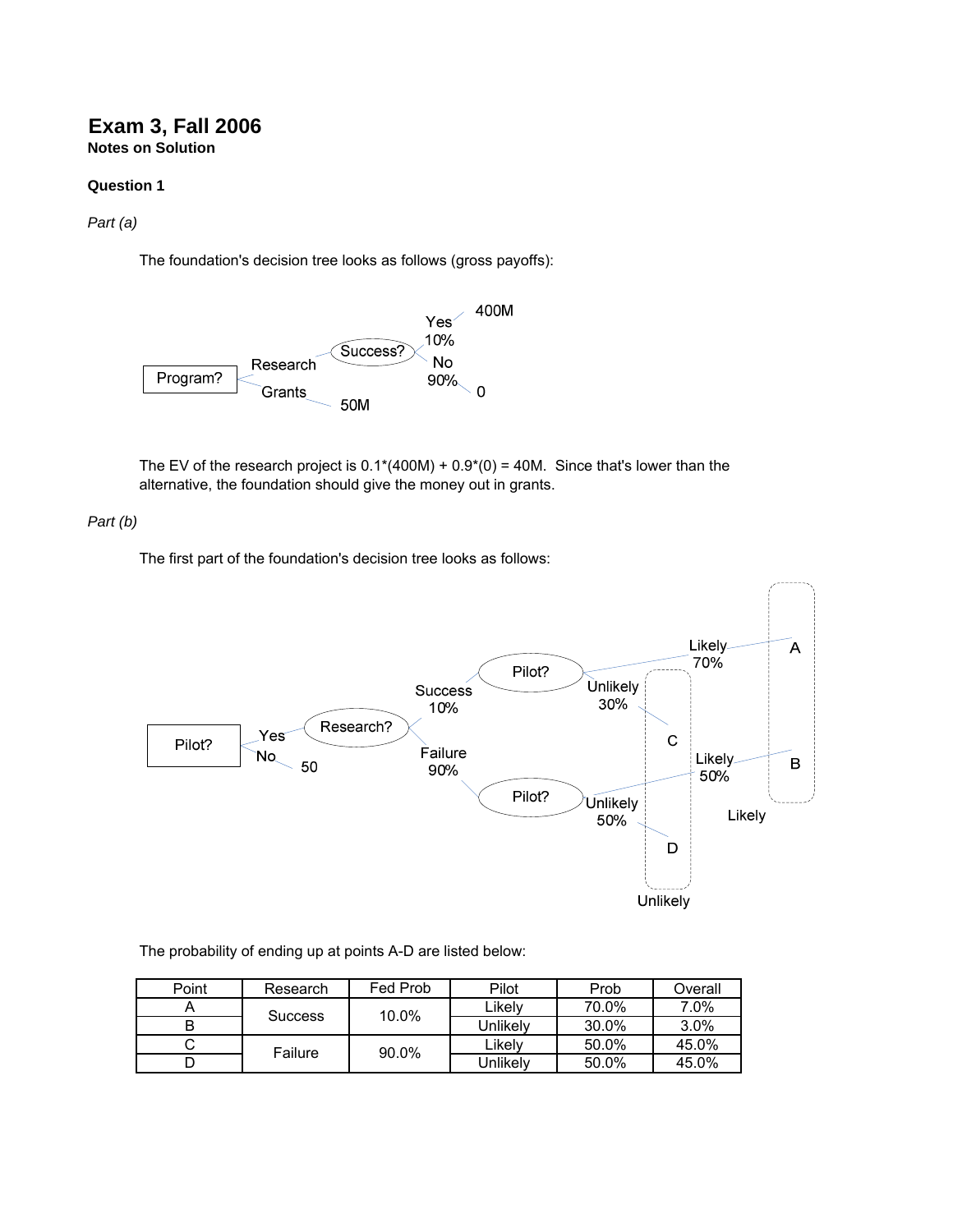The overall chances of outcome from the pilot study:

| Likely   | $7\% + 45\% = 52\%$ |
|----------|---------------------|
| Unlikely | $3\% + 45\% = 48\%$ |

Depending on the outcome from the pilot study, the conditional probabilities of the research project succeeding or failing are:

| Pilot    | Research       | <b>Conditional Probability</b> |  |
|----------|----------------|--------------------------------|--|
| Likely   | <b>Success</b> | $7\%/52\% = 13.46\%$           |  |
|          | Failure        | $45\%/52\% = 86.54\%$          |  |
| Unlikely | <b>Success</b> | $3\%/48\% = 6.25\%$            |  |
|          | Failure        | $45\%/48\% = 93.75\%$          |  |

The decision trees branching off from each of the dotted ellipses above are as shown:



The EV of proceeding with the research project when the pilot indicates that it is likely to succeed is  $0.1346*(395M) + 0.8654*(-5M) = 49M$ . Since that's higher than 45M, if the pilot indicates the project is likely to succeed, the foundation should proceed with the research.

The EV of proceeding with the the research project when the pilot indicates that is is unlikely to succeed is  $0.0625*(395M) + 0.9375*(-5M) = 20M$ . Since that's lower than 45M, if the foundation should not do the research project if the pilot indicates "unlikely".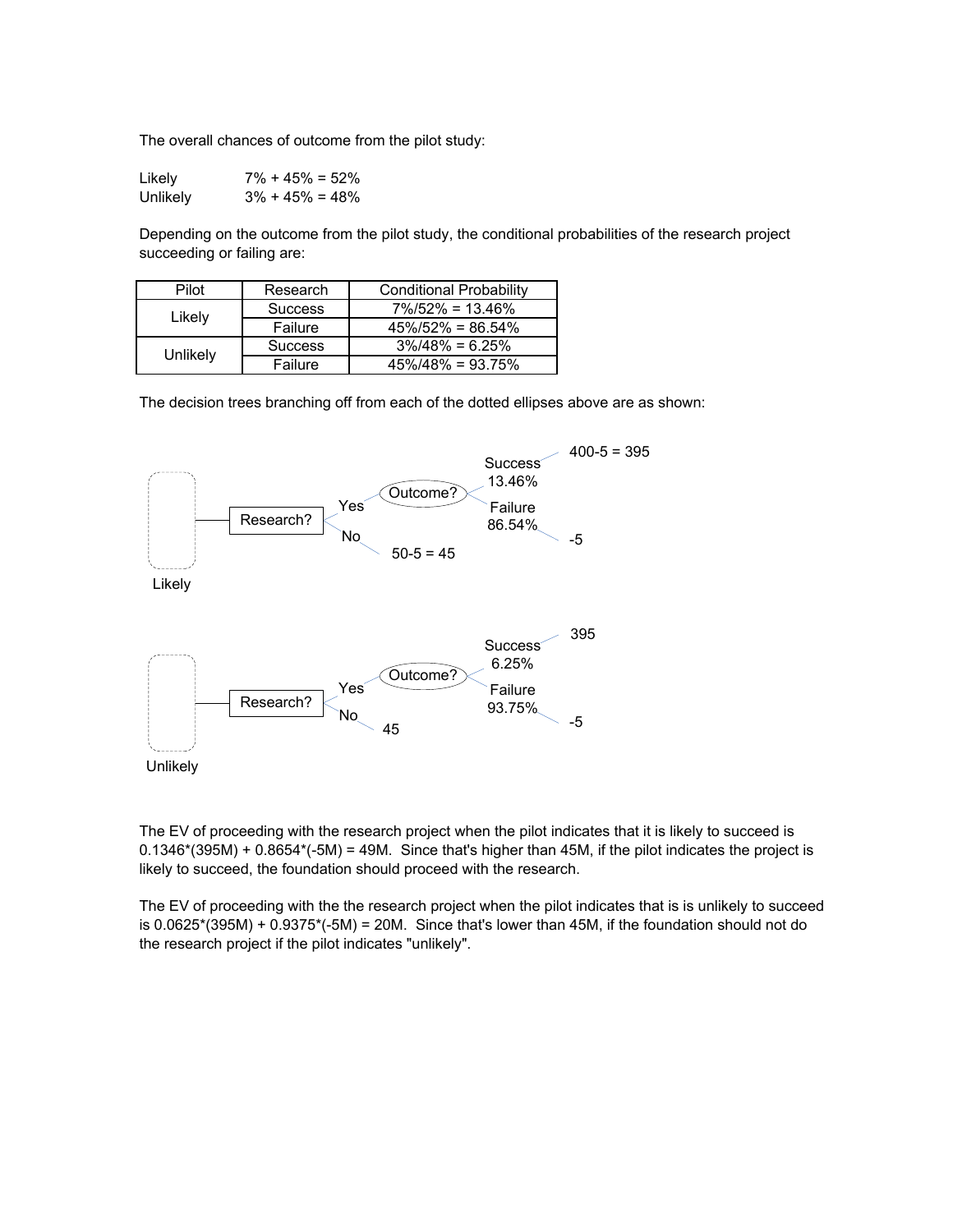Finally, taking these outcomes into account, the expected value of the pilot can be calculated:



Even without computing the EV, it's clear that the foundation is better off giving the money out as grants: the payoff is higher than either of the expected payoffs associated with the pilot. Computing the EV just for completeness:  $EV = 0.52*(49M) + 0.48*(45M) = 47M$ .

### **Question 2**

| $Q = K^{(0.4) * L^{(0.6)}$ |                              | Q                           | 20                     |             |
|----------------------------|------------------------------|-----------------------------|------------------------|-------------|
|                            |                              | Pk                          | $\overline{15}$        |             |
|                            |                              | PI                          | $\overline{25}$        |             |
| Κ                          |                              | Q                           | $\overline{\text{TC}}$ | AC          |
| 15                         | 24.23                        | 20                          | 830.71                 | 41.54       |
| $\overline{16}$            | 23.21                        | 20                          | 820.20                 | 41.01       |
| $\overline{17}$            | 22.29                        | 20                          | 812.22                 | 40.61       |
| $\overline{18}$            | 21.46                        | $\overline{20}$             | 806.38                 | 40.32       |
| $\overline{19}$            | 20.70                        | $\overline{20}$             | 802.39                 | 40.12       |
| $\overline{20}$            | 20.00                        | $\overline{20}$             | 800.00                 | 40.00       |
| $\overline{21}$            | 19.36                        | 20                          | 799.00                 | 39.95       |
| $\overline{22}$            | 18.77                        | $\overline{20}$             | 799.22                 | 39.96       |
| $\overline{23}$            | 18.22                        | $\overline{20}$             | 800.52                 | 40.03       |
| $\overline{24}$            | 17.71                        | $\overline{20}$             | 802.77                 | 40.14       |
| $\overline{25}$            | 17.24                        | $\overline{20}$             | 805.89                 | 40.29       |
|                            | $L = (Q/(K^0.4))^{N}(1/0.6)$ | $Q = K^{(0.4)} * L^{(0.6)}$ | $TC = PK*K + PI*L$     | $AC = TC/Q$ |

The firm should use 21 units of capital and 19.36 units of labor. Its average cost will be \$39.95 per unit of output.

Equation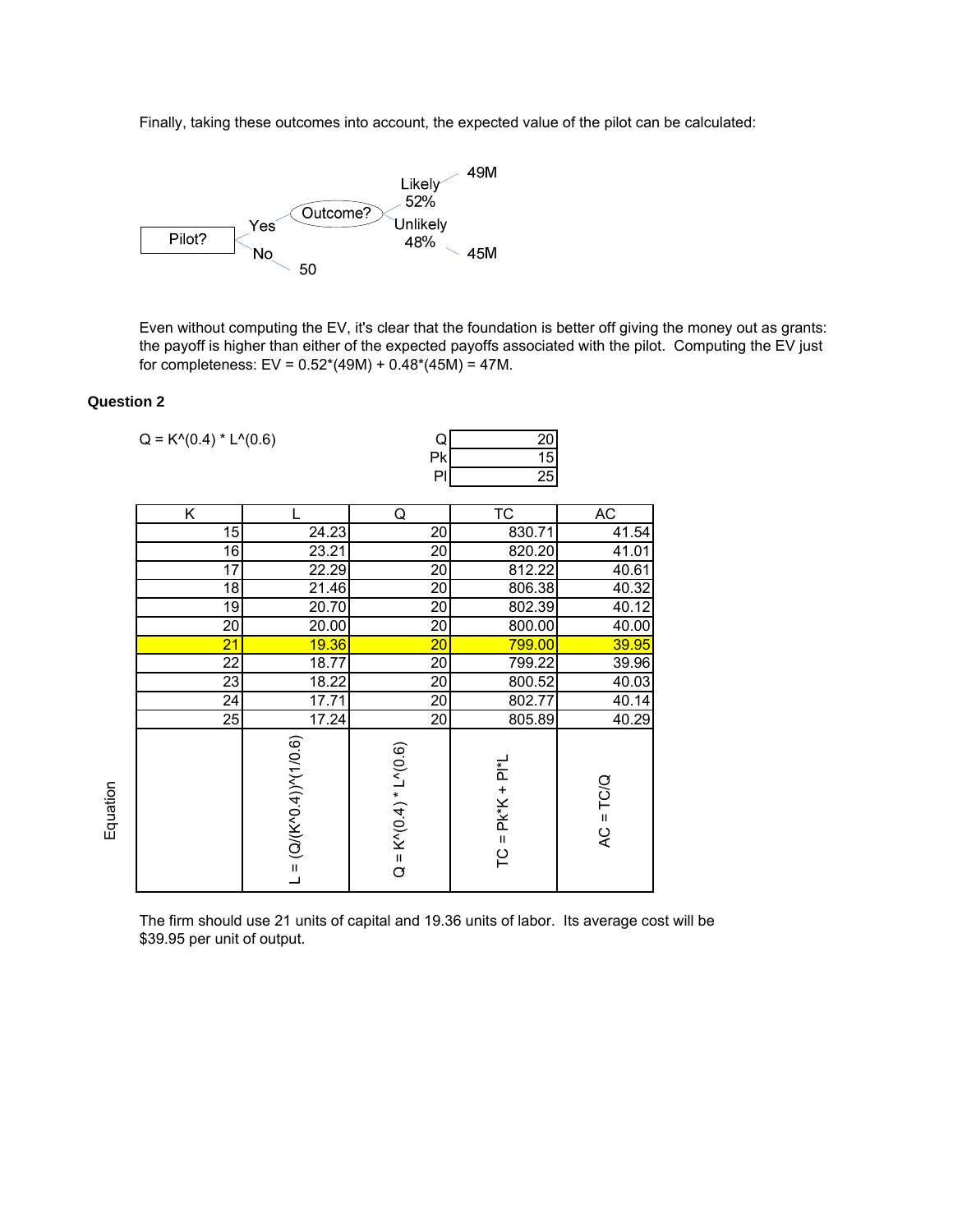## **Question 3**

| $TC = F + G^*Q$ |                                            | F                                       | 1340                         | A                    | 450                                               |                           |
|-----------------|--------------------------------------------|-----------------------------------------|------------------------------|----------------------|---------------------------------------------------|---------------------------|
| $P = A - B^*Q$  |                                            | G                                       | 10 <sub>1</sub>              | B                    | 10 <sub>1</sub>                                   |                           |
|                 |                                            |                                         |                              |                      |                                                   |                           |
| Q               | $\overline{P}$                             | $\overline{\text{TC}}$                  | <b>TR</b>                    | Profit               | <b>MC</b>                                         | <b>MR</b>                 |
| 15              | 300                                        | 1490                                    | 4500                         | 3010                 | na                                                | na                        |
| 16              | 290                                        | 1500                                    | 4640                         | 3140                 | 10.00                                             | 140                       |
| 17              | 280                                        | 1510                                    | 4760                         | 3250                 | 10.00                                             | 120                       |
| 18              | 270                                        | 1520                                    | 4860                         | 3340                 | 10.00                                             | 100                       |
| 19              | 260                                        | 1530                                    | 4940                         | 3410                 | 10.00                                             | 80                        |
| 20              | 250                                        | 1540                                    | 5000                         | 3460                 | 10.00                                             | 60                        |
| 21              | 240                                        | 1550                                    | 5040                         | 3490                 | 10.00                                             | 40                        |
| 22              | 230                                        | 1560                                    | 5060                         | 3500                 | 10.00                                             | 20                        |
| 23              | 220                                        | 1570                                    | 5060                         | 3490                 | 10.00                                             | $\mathbf 0$               |
| 24              | 210                                        | 1580                                    | 5040                         | 3460                 | 10.00                                             | $-20$                     |
| 25              | 200                                        | 1590                                    | 5000                         | 3410                 | 10.00                                             | $-40$                     |
|                 | $10*Q$<br>450<br>$\mathsf{II}$<br>$\Omega$ | $1340+10*Q$<br>$\mathbf H$<br><b>PC</b> | Ο.<br>Δ<br>Ш<br>$\mathsf{R}$ | TR-TC<br>Ш<br>Profit | <b>ATC/AQ</b><br>$\mathbf{H}$<br>$\sum_{i=1}^{n}$ | $MC = \Delta TR/\Delta Q$ |

The organization should charge \$230 and produce 22 tours. It will earn \$3500 in profits.

## **Question 4**

*Part (a)*

If the project succeeds, each year the firm will produce 5 million units and sell them for P=30-5=25. Total revenue will be \$25\*5 million = \$125 million. Total costs will be \$20\*5 million = \$100 million. Each year's profits, therefore, will be \$25 million. The cash stream of cash flows would be:



Computing the PV:

| $.5\%$ |                            |
|--------|----------------------------|
| 500    |                            |
|        | $391.76 = 500/(1+r)^5$     |
|        | $147.65 = 500/(1+r)^{25}$  |
|        | $244.11 = 391.76 - 147.65$ |
|        |                            |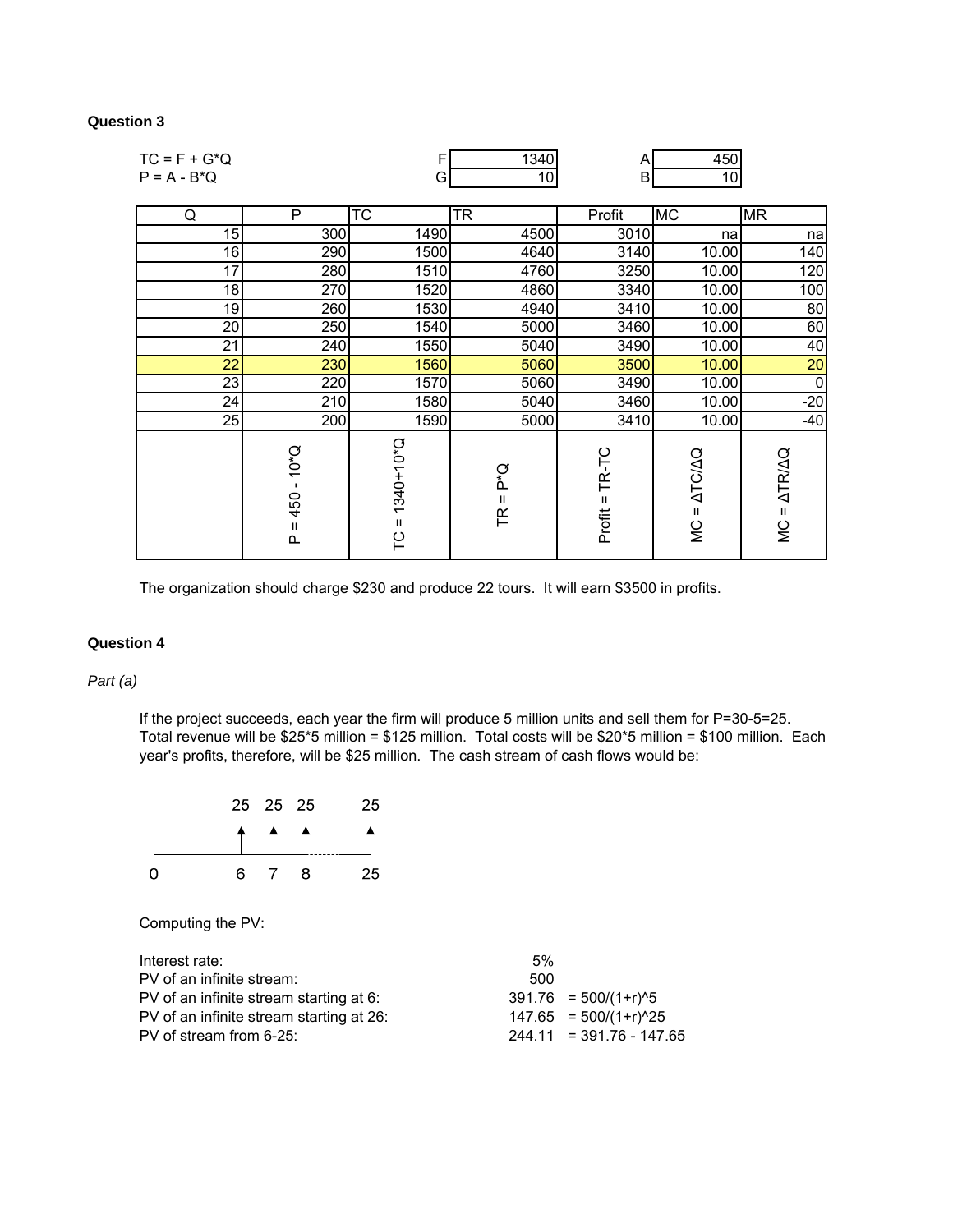The decision tree for the project is thus:



The EV =  $0.3*(144M) + 0.7*(-100M) = -27M$ . A risk neutral firm would not undertake it: on average, it would expect to lose 27M.

### *Part (b)*

Next task is compute the CS during the patent period (years 6-25):

| CS during patent:                | $12.5 = (1/2)^*(30-25)^*5$   |
|----------------------------------|------------------------------|
| CS if forever                    | $250 = 12.5/r$               |
| CS from 6 to 25 viewed at year 5 | $156 = 250 - 250/(1+r)^{20}$ |
| CS from 6 to 25 viewed at year 0 | $122$ = 156/(1+r)^5          |

After the patent period, competition in the market will drive the price down to \$20. We can find Q via the demand curve:  $20 = 30 - Q$ , so  $Q = 10$  million.

| O               | $10 = (30-20)/1$                  |
|-----------------|-----------------------------------|
| CS after patent | $50 = (1/2)^*(30-20)^*10$         |
| CS if forever   | 1.000 = $50/r$                    |
| Post-patent CS  | $295$ = 1000/(1+r) <sup>^25</sup> |

Final step is to add the CS values together. The total CS is the PV of the CS during the patent period plus the PV of the CS after the patent expires:

Total CS: 417 =122+295

Finally, calculating the EV of the CS:

| Probability of success: | 30%                         |
|-------------------------|-----------------------------|
| EV of CS                | $125$ = 0.3*(417) + 0.7*(0) |